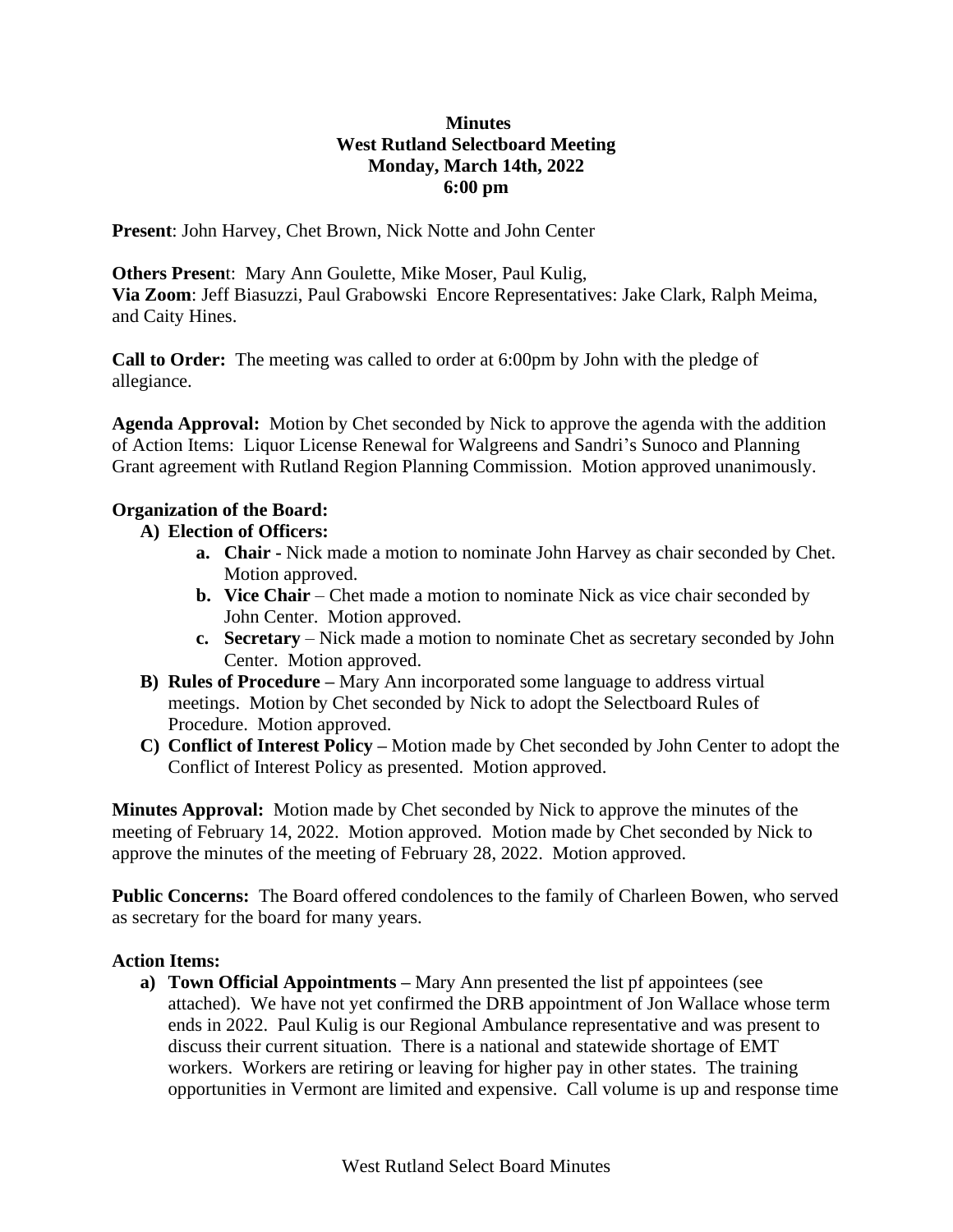maybe delayed. There are usually four ambulances scheduled but they are also required for transport to Dartmouth or Burlington. Mutual aid call in the last two months were: 4 to Brandon, 1 Fair Haven, 7 Mt Holly and 21 Wallingford. Dispatch services are also changing and will cost Towns more dollars. The Motion made by Chet to appoint the list of officials as presented. Seconded by Nick. Motion approved.

- **b) Certification of Town Road and Bridge Standards –** Motion made by Chet seconded by Nick to adopt the Certification of Town Road and Bridge Standards. Motion passed.
- **c) Liquor License Renewal**:
	- a. **American Legion Post #87 –** Motion made by Chet seconded by Nick to approve the first class, third class and outside liquor license for American Legion Post #87. It was noted a number of directors have resigned. Motion approved.
	- b. **The Tavern -** Motion made by Chet seconded by John Center to approve the first class, third class and outside liquor license for The Tavern. Motion approved.
	- c. **Walgreens –** Motion made by Chet seconded by Nick to approve the second class liquor license for Walgreens. Motion approved.
	- **d. Sandri Sunoco -** Motion made by Chet seconded by John Center to approve the second class liquor license for Sandri Sunoco. Motion approved.
- a) **Sign VTrans Grant STP BP21(14) :** This \$320,000 grant agreement is for the Marbleway Path through the Vtrans Large Scale Project. The Town is responsible for a 20% match. Motion made by Chet seconded by John Center to authorize Mary Ann to sign the grant agreement for Vtrans STP BP21(14). Motion approved.
- b) **Amendment to Traffic Ordinance -** This amendment designates weight limits on roads and bridges as indicated by Vermont statue. Whipple Hollow Road from Route 4a to Pleasant Street extension is authorized only to 18,000 due to the bridge restrictions. Motion made by Chet seconded by Nick to adopt the weight limit amendment to the traffic ordinance as presented. Motion approved.
- c) **Sign RRPC Grant Admin Agreement -** This grant agreement is for administration of the Bylaw Modernization Grant. Motion made by Chet seconded by Nick to sign the RRPC grant agreement to administer the Bylaw Modernization Grant. Motion approved.

#### **Discussion Items:**

a) **Boardman Hill Solar** – Jake Clark provided introductions a company history of his company Encore. They have 20 employees in Vermont. The project is 2.2 megawatt on 15 acres on boardman hill. The project will use single axis trackers which rotate towards the sun providing a smaller footprint and the panels allow for shed of snow. It will be fenced in with an agricultural fence which allows small wildlife to pass. A transformer and small access road will be installed. The vegetated screening on Boardman Hill will consist of 30-35 conifer and 50 deciduous trees. They have a 25 year contact and have confirmed a standard offer program. There will be a bond issued for decommissioning increased with inflation. They will file to the PSB within 6 weeks, will notify neighbors and possibly construct late fall. Jeff Biasuzzi asked for a larger and detailed landscaping